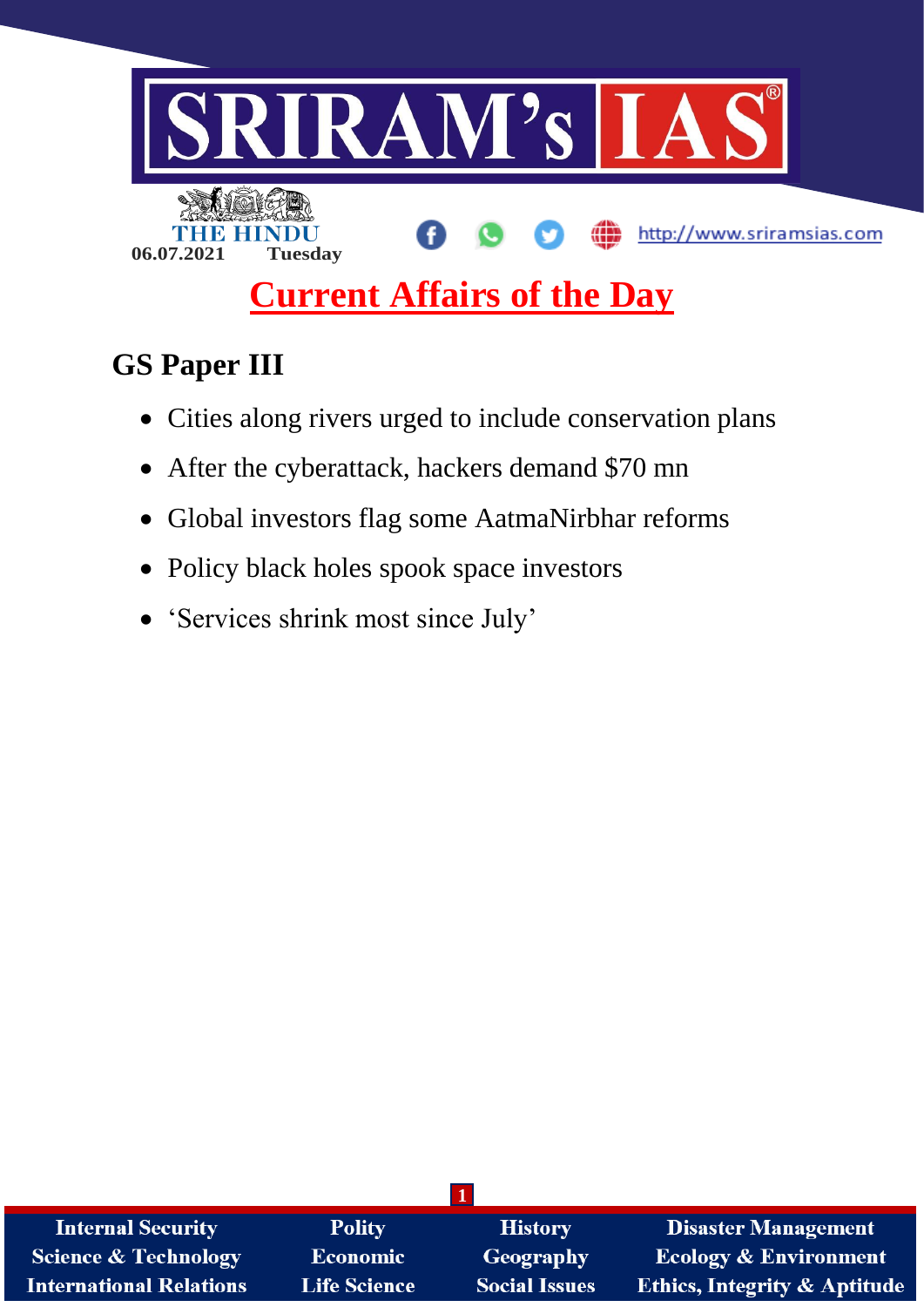

Cities situated on river banks will have to incorporate river conservation plans when they prepare their Master Plans, says a policy document from the National Mission for Clean Ganga.

# **Highlights:**

- 1. The guidance document, while spelling out provisions in the National Water Policy that emphasise the need for such plans, also says that these "riversensitive" plans must be practical and consider questions of encroachment and land ownership.
- 2. There is a need for a systematic rehabilitation plan for such encroaching entities that emphasise alternative livelihood options in addition to a relocation strategy.
- 3. Planners should make every attempt to engage with such entities during the preparation of the Master Plan in order to develop empathetic and humane solutions.
- 4. The recommendations are currently for towns that are on the main stem of the Ganga. There are, as per the estimate of the policy document, 97 of them encompassing five States — Uttarakhand, Uttar Pradesh, Bihar, Jharkhand, West Bengal.
- 5. The plan must also clarify land ownership. A key aspect of conserving and protecting the river and riverine resources involves increasing green cover in the vicinity of the river by creating green buffers, removing concrete structures and employing "green infrastructure."
- 6. However, implementing such solutions will require restrictions on the Floor Area Ratio, ground coverage and setting limits on the maximum permissible heights of buildings.
- 7. "Ascertaining the land ownership in these areas is, therefore, important to avoid legal complications while the Plan is being implemented," says the document.

| <b>Internal Security</b>        | <b>Polity</b>       | <b>History</b>       | <b>Disaster Management</b>              |  |
|---------------------------------|---------------------|----------------------|-----------------------------------------|--|
| <b>Science &amp; Technology</b> | Economic            | Geography            | <b>Ecology &amp; Environment</b>        |  |
| <b>International Relations</b>  | <b>Life Science</b> | <b>Social Issues</b> | <b>Ethics, Integrity &amp; Aptitude</b> |  |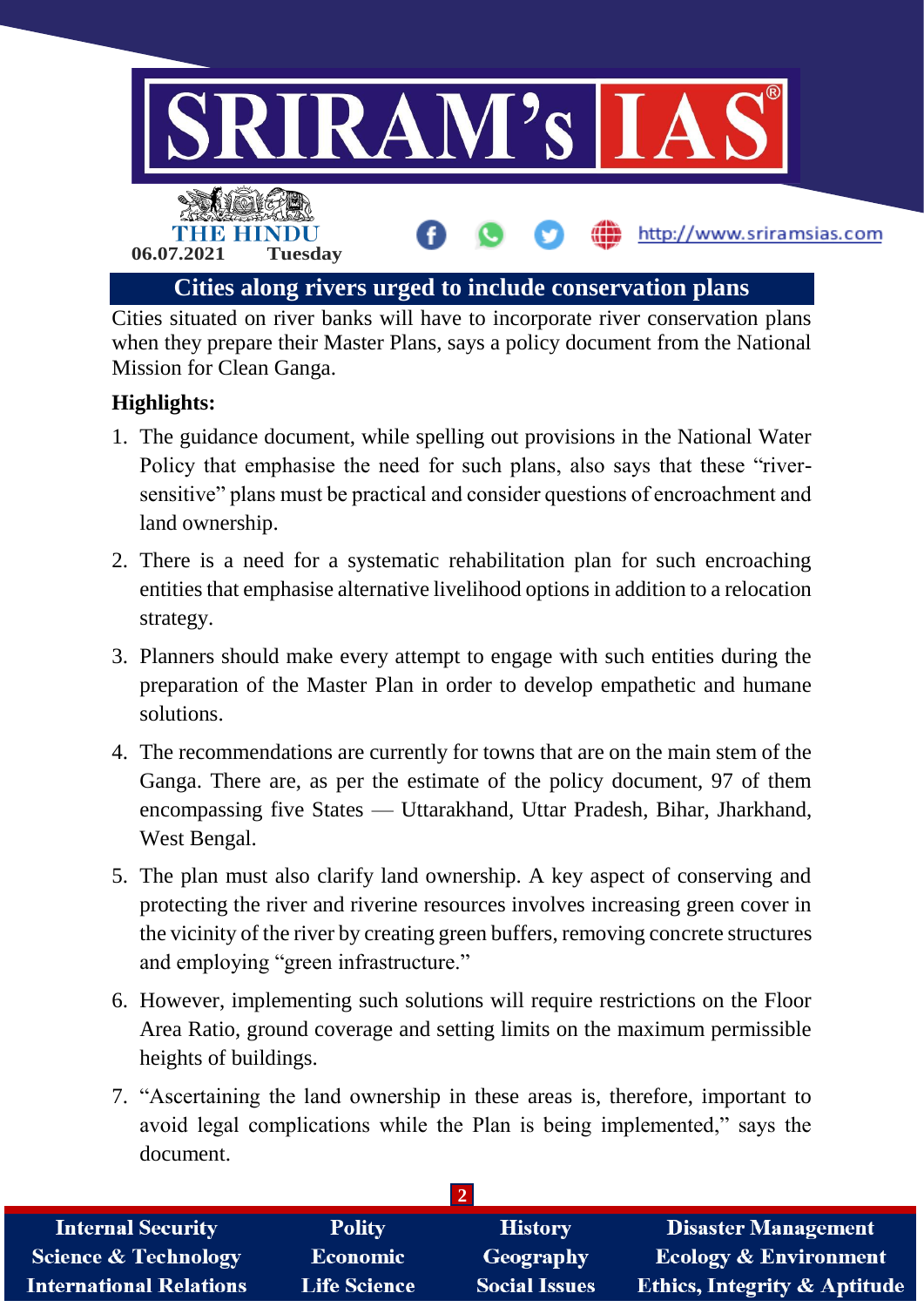

#### **Technology use in River management:**

- 1. The Master Plan should not mandate specific technologies, but it can "create an environment" for facilitating the use of state-of-the-art technologies for river management.
- 2. These include satellite-based monitoring of water quality; artificial intelligence for riverine biodiversity mapping; big data and citizen science for river-health monitoring; and unmanned aerial vehicles for floodplain mapping. These were being used across the world successfully.
- 3. Cities with an ongoing Master Plan tenure ought to be conducting an "immediate analysis" of the extent to which these river guidelines could have been adopted and this "will help" in incorporating the appropriate revisions when the current plan is reviewed.

#### **After the cyberattack, hackers demand \$70 mn**

Hackers were demanding \$70 million in bitcoin in exchange for data stolen during an attack on a U.S. IT company that has shuttered hundreds of Swedish supermarkets.

#### **Highlights:**

- 1. Researchers believe more than 1,000 companies could have been affected by the attack on Miami-based firm Kaseya, which provides IT services to some 40,000 businesses around the world.
- 2. The FBI warned that the scale of the "ransomware" attack a form of digital hostage-taking where hackers encrypt victims' data and then demand money for restored access  $\frac{1}{s}$  is so large that it may be unable to respond to each victim individually.

#### **Russian-link suspected**

- 1. Experts believe the attack was probably carried out by REvil, a Russianspeaking hacking group known as a prolific perpetrator of ransomware attacks.
- 2. A post on Happy Blog, a site on the dark web previously associated with the group, claimed responsibility for the attack and said it had infected "more than a million systems".

| <b>Internal Security</b>        | <b>Polity</b>       | <b>History</b>       | Disaster Management                     |  |
|---------------------------------|---------------------|----------------------|-----------------------------------------|--|
| <b>Science &amp; Technology</b> | <b>Economic</b>     | Geography            | <b>Ecology &amp; Environment</b>        |  |
| <b>International Relations</b>  | <b>Life Science</b> | <b>Social Issues</b> | <b>Ethics, Integrity &amp; Aptitude</b> |  |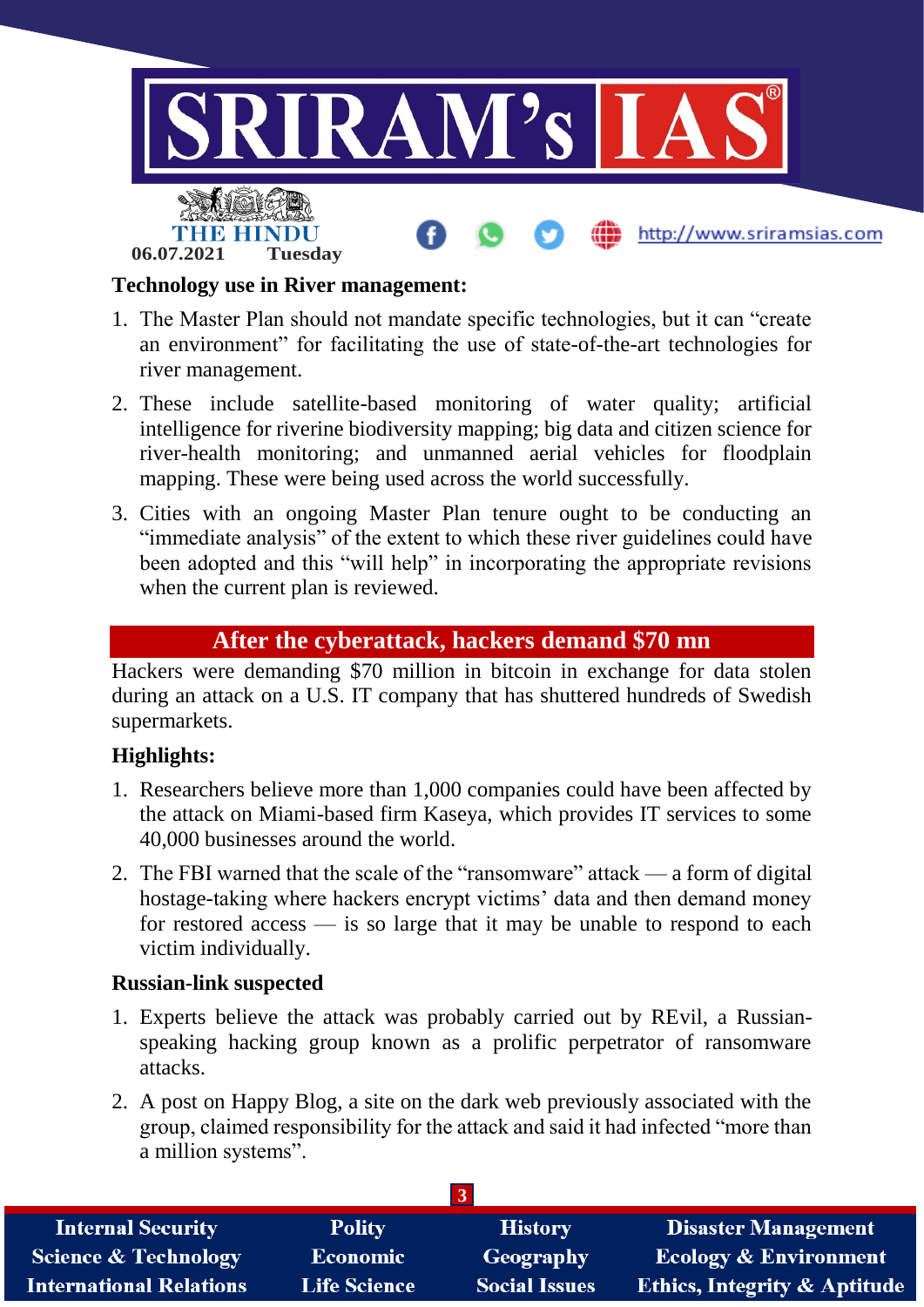

- 3. The FBI believes that REvil, also known as Sodinokibi, was behind an attack last month on global meat-processing giant JBS, which ended up paying \$11 million in bitcoin to the hackers.
- 4. The blog post said the hackers would post a decryption tool online "so everyone will be able to recover from attack in less than an hour" — if they were handed \$70 million in bitcoin.

# **Global investors flag some AatmaNirbhar reforms**

International trade and investment flow into India could be affected by several aspects of the AatmaNirbhar Bharat programme as they posed 'perceived as well as real challenges for global investors, the U.K. India Business Council (UKIBC) said.

#### **Highlights:**

- 1. The UKIBC stressed that some of the reforms announced under the programme could have 'negative consequences for the U.K. and all multinational companies', even as it took note of Prime Minister Narendra Modi's assertion that the self-reliant India program is about integrating with global supply chains, not isolated from them.
- 2. Warning that the spate of 'unexpected and sharp' increases in import tariffs could be 'counterproductive', the UKIBC has suggested ways to mitigate the 'new challenges' posed by AatmaNirbhar Bharat and urged the government to correct course.
- 3. U.K. businesses must not be affected by 'restrictive measures', they have pleaded, possibly by creating a 'carve-out for them in the bilateral trade pact being negotiated.

#### **'Strengths, not tariffs'**

1. India should attract investors due to its strengths rather than by using tariffs as a tool to push international businesses to invest and make in India. Moreover, the Government of India should be flexible in its 'vocal for local' approach, the UKIBC has underlined in a report highlighting British investors' views on the Aatmanirbhar Bharat policy.

| <b>Internal Security</b>        | <b>Polity</b>       | <b>History</b>       | <b>Disaster Management</b>              |
|---------------------------------|---------------------|----------------------|-----------------------------------------|
| <b>Science &amp; Technology</b> | <b>Economic</b>     | Geography            | <b>Ecology &amp; Environment</b>        |
| <b>International Relations</b>  | <b>Life Science</b> | <b>Social Issues</b> | <b>Ethics, Integrity &amp; Aptitude</b> |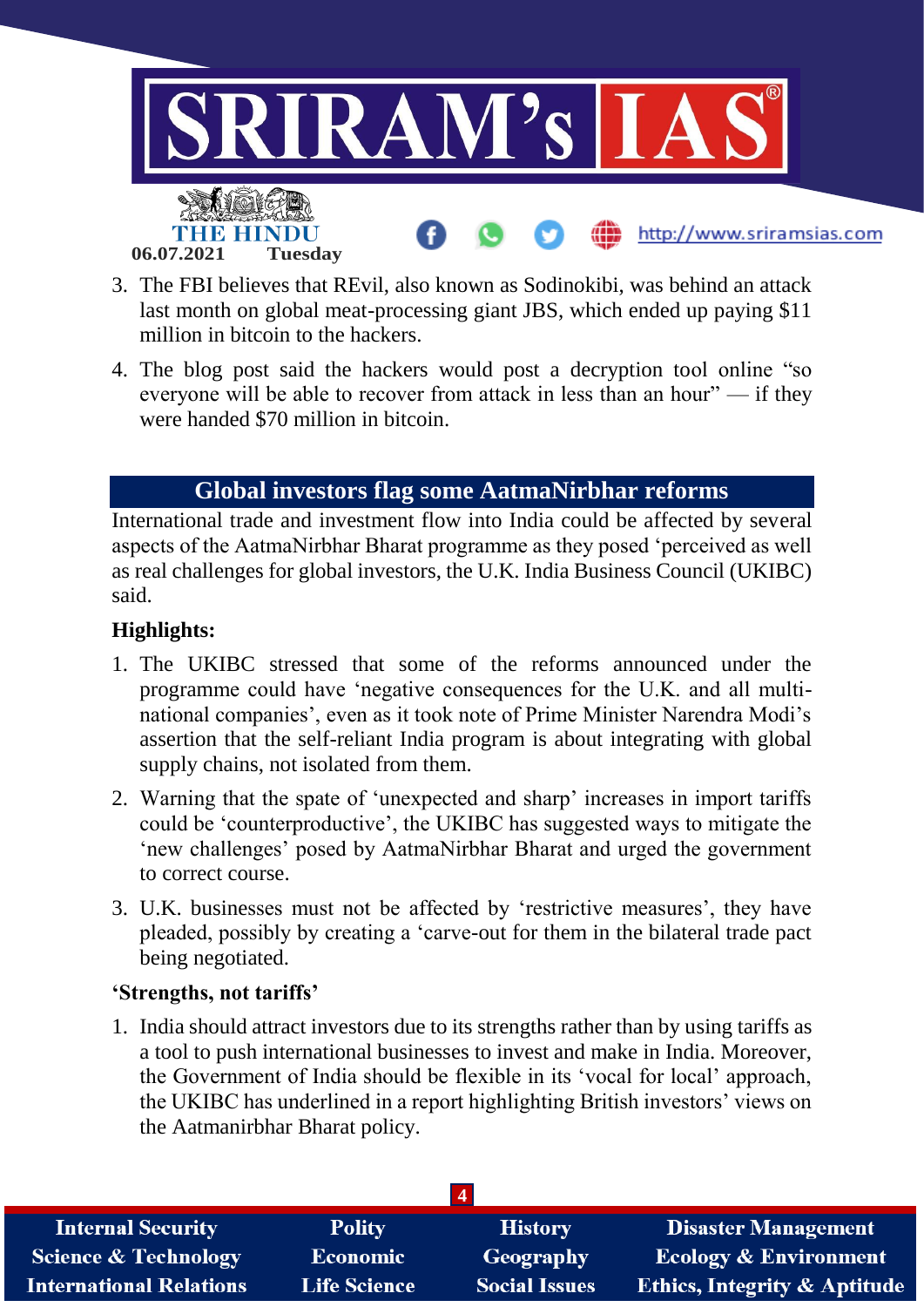

- 2. To be a manufacturing hub, India will need to be part of international supply chains, which will mean importing as well as exporting. If tariffs make manufacturing in India too expensive, investors will go elsewhere, the report noted.
- 3. Even if India chooses tariffs as a policy tool, it should signal how import duties will rise over the coming years so investors get an incentive and the time to create domestic supply chains, it added.
- 4. It has to be recognised that certain aspects of the initiative have the potential to curtail international trade and investment, such as increased tariffs, nontariff restrictions on imports, and import substitution, it emphasised
- 5. The ban on the sale of items such as Scotch Whisky in the CSD canteens sends a wrong signal, the Council said, stressing that some products simply cannot be produced in India.
- 6. Attempts to renegotiate power purchase agreements and ad-hoc policy shifts are also unnerving for infrastructure investors, it indicated.
- 7. While the campaign has opened up several sectors for foreign investors, including defence, atomic energy, agriculture, insurance, healthcare and civil aviation, the UKIBC has outlined concerns and challenges across sectors in its report titled 'Road to a UK-India Free Trade Agreement: Enhancing the Partnership and Achieving Self-reliance'.

# **Policy black holes spook space investors**

Investors cite possible conflict of interest at the Department of Space as a concern

### **Highlights:**

- 1. Potential foreign investors in India's space sector are unsure if their licence applications would get 'a fair consideration' and are wary of a possible conflict of interest given that the Department of Space is both the sectoral regulator and a service provider by way of its role overseeing the Indian Space Research Organisation (ISRO).
- 2. Observing that the reforms announced in June 2020 to open the sector to private investors were a significant departure from the 'virtual monopoly' of state-controlled ISRO and allied entities, the U.K. India Business Council said

| <b>Internal Security</b>        | <b>Polity</b>       | <b>History</b>       | <b>Disaster Management</b>              |  |
|---------------------------------|---------------------|----------------------|-----------------------------------------|--|
| <b>Science &amp; Technology</b> | <b>Economic</b>     | <b>Geography</b>     | <b>Ecology &amp; Environment</b>        |  |
| <b>International Relations</b>  | <b>Life Science</b> | <b>Social Issues</b> | <b>Ethics, Integrity &amp; Aptitude</b> |  |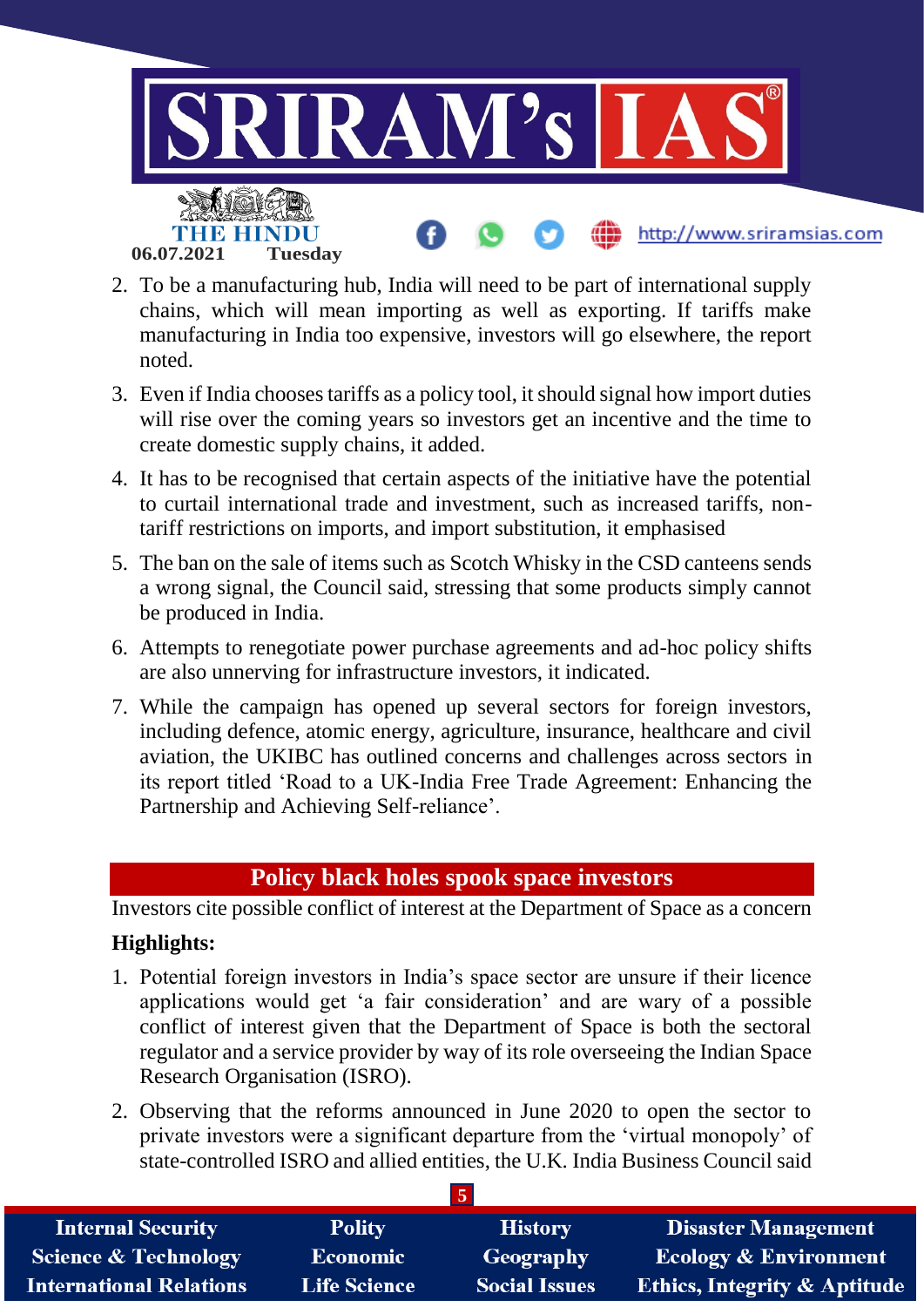

there was, however, a 'lack of clarity about several aspects related to the procedures.

- 3. Foreign Direct Investment up to 100% has been allowed under the government route in satellite establishment and operation, subject to the sectoral guidelines of the Department of Space and ISRO.
- 4. The processes for authorisation to launch a satellite, the frequency allocation mechanism and even the details of different agencies involved in these clearances were not clear, the Council said, calling for the regulatory structure to be refined.

# **Conflict of interest at the Department of Space**

**06.07.2021 Tuesday**

- 1. Today, the Department of Space acts as the regulator, but since it is a major service provider through ISRO, there is scope for a conflict of interest," the UKIBC said.
- 2. "Service delivery and decision making are critical challenges. ISRO is a party involved in both, thus creating doubt in the mind of investors, if their licence applications will receive fair consideration," it added.
- 3. Emphasising that the private sector was concerned about sharing its intellectual property with the government, the business group said: "If ISRO is serious about partnering with the private sector, policymakers will have to view the industry as more than just a collection of manufacturers or service providers."
- 4. Global investors are also keenly tracking developments over the scrapped Antrix-Devas deal in the wake of the Indian government losing an international arbitration and Devas eyeing judicial enforcement of the arbitral award in overseas jurisdictions.
- 5. Indian National Space Promotion and Authorisation Centre (IN-SPACe), a newly created regulatory body, has received at least 26 applications from Indian and foreign firms that include proposals to set up ground stations and make and launch satellites.

| <b>Internal Security</b>        | <b>Polity</b>       | <b>History</b>       | <b>Disaster Management</b>              |  |
|---------------------------------|---------------------|----------------------|-----------------------------------------|--|
| <b>Science &amp; Technology</b> | <b>Economic</b>     | Geography            | <b>Ecology &amp; Environment</b>        |  |
| <b>International Relations</b>  | <b>Life Science</b> | <b>Social Issues</b> | <b>Ethics, Integrity &amp; Aptitude</b> |  |